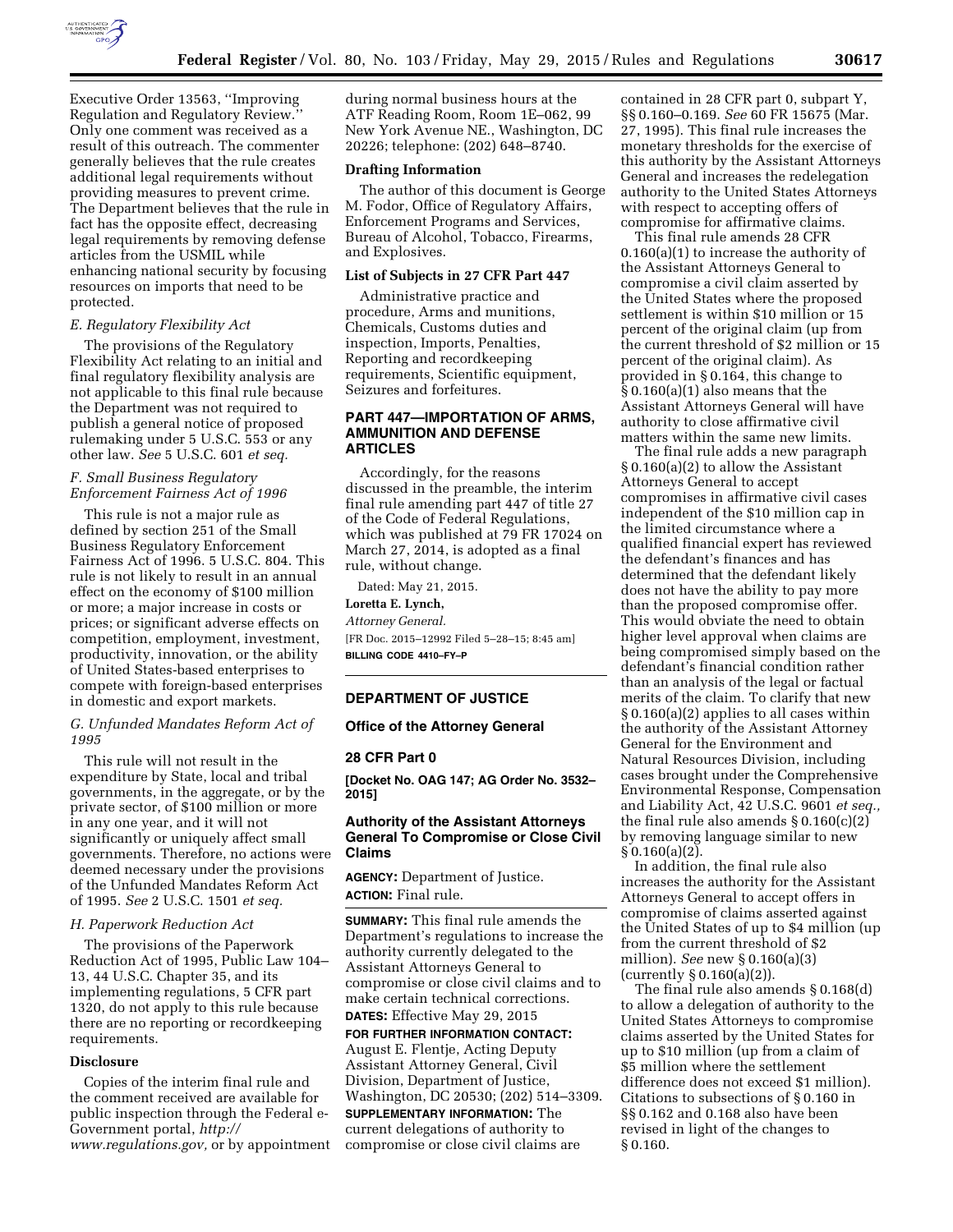Finally, this final rule would update the agency reference in § 0.169(b) defining the term ''gross amount of the original claim'' for purposes of any civil claim brought under section 592 of the Tariff Act of 1930, as amended.

### **Regulatory Certifications**

#### *Administrative Procedure Act*

This rule relates to a matter of agency management or personnel and is a rule of agency organization, procedure, and practice. As such, this rule is exempt from the usual requirements of prior notice and comment and a 30-day delay in effective date. *See* 5 U.S.C. 553.

#### *Regulatory Flexibility Act*

The Attorney General, in accordance with the Regulatory Flexibility Act, 5 U.S.C. 605(b), has reviewed this rule, and by approving it, certifies that it will not have an impact on a substantial number of small entities because it pertains to personnel and administrative matters affecting the Department. Further, a Regulatory Flexibility Analysis is not required for this final rule because the Department was not required to publish a general notice of proposed rulemaking for this matter.

#### *Executive Orders 12866 and 13563*

This rule has been drafted and reviewed in accordance with Executive Order 12866, ''Regulatory Planning and Review,'' section l(b), Principles of Regulation, and with Executive Order 13563, ''Improving Regulation and Regulatory Review.'' This final rule is ''limited to agency organization, management, or personnel matters'' and thus is not a ''rule'' as described by Executive Order 12866, section 3(d)(3) and, therefore, is not a ''regulation'' or ''rule'' as defined by that Executive Order.

## *Executive Order 12988*

This regulation meets the applicable standards set forth in sections 3(a) and 3(b)(2) of Executive Order 12988, ''Civil Justice Reform.''

#### *Executive Order 13132*

This rule will not have substantial direct effects on the States, on the relationship between the national government and the States, or on the distribution of power and responsibilities among the various levels of government. Therefore, in accordance with Executive Order 13132, ''Federalism,'' the Department has determined that this rule does not have sufficient federalism implications to warrant the preparation of a federalism summary impact statement.

## *Unfunded Mandates Reform Act of 1995*

This rule will not result in the expenditure by State, local, and tribal governments, in the aggregate, or by the private sector, of \$100 million or more (adjusted for inflation) in any one year, and it will not significantly or uniquely affect small governments. Therefore, no actions are necessary under the provisions of the Unfunded Mandates Reform Act of 1995, 2 U.S.C. 1501 *et seq.* 

## *Small Business Regulatory Enforcement Fairness Act of 1996*

This rule is not a major rule as defined by section 251 of the Small Business Regulatory Enforcement Fairness Act of 1996, 5 U.S.C. 804. This rule will not result in an annual effect on the economy of \$100 million or more; a major increase in costs or prices; or significant adverse effects on competition, employment, investment, productivity, innovation, or the ability of United States-based enterprises to compete with foreign-based enterprises in domestic and export markets.

### *Congressional Review Act*

This action pertains to agency management, personnel, and organization and does not substantially affect the rights or obligations of nonagency parties. Accordingly, it is not a ''rule'' for purposes of the reporting requirement of 5 U.S.C. 801.

#### **List of Subjects in 28 CFR Part 0**

Authority delegations (Government agencies), Government employees, Organization and functions (Government agencies), Privacy, Reporting and recordkeeping requirements, Whistleblowing.

Accordingly, by virtue of the authority vested in me as Attorney General, including 5 U.S.C. 301 and 28 U.S.C. 509, 510, and for the reasons set forth in the preamble, part 0 of title 28 of the Code of Federal Regulations is amended as follows:

# **PART 0—ORGANIZATION OF THE DEPARTMENT OF JUSTICE**

■ 1. The authority citation for part 0 continues to read as follows:

**Authority:** 5 U.S.C. 301; 28 U.S.C. 509, 510, 515–19.

 $\blacksquare$  2. In § 0.160, revise paragraphs (a), (c) introductory text, and  $(c)(2)$  to read as follows:

### **§ 0.160 Offers that may be accepted by Assistant Attorneys General.**

(a) Subject to the limitations set forth in paragraph (d) of this section,

Assistant Attorneys General are authorized, with respect to matters assigned to their respective divisions, to:

(1) Accept offers in compromise of claims asserted by the United States in all cases in which the difference between the gross amount of the original claim and the proposed settlement does not exceed \$10,000,000 or 15 percent of the original claim, whichever is greater;

(2) Accept offers in compromise of claims asserted by the United States in all cases in which a qualified financial expert has determined that the offer in compromise is likely the maximum that the offeror has the ability to pay;

(3) Accept offers in compromise of, or settle administratively, claims against the United States in all cases in which the principal amount of the proposed settlement does not exceed \$4,000,000; and

(4) Accept offers in compromise in all nonmonetary cases.

\* \* \* \* \*

(c) Subject to the limitations set forth in paragraph (d) of this section, the Assistant Attorney General, Environment and Natural Resources Division, is further authorized to approve settlements under the Comprehensive Environmental Response, Compensation and Liability Act, 42 U.S.C. 9601 *et seq.,* regardless of the amount of the proposed settlement, with:

\* \* \* \* \* (2) Parties whose responsibility can be equitably allocated and are paying at least the allocated amount.

\* \* \* \* \*

## **§ 0.162 [Amended]**

■ 3. Amend § 0.162 by removing the reference to ''§ 0.160(c)(2)'' and adding in its place ''§ 0.160(d)(2)''.

■ 4. Amend § 0.168:

■ a. In paragraph (a) by removing the reference to ''§§ 0.160(a) and (b)'' and adding in its place ''§§ 0.160(a), (b), and (c)''; and

 $\blacksquare$  b. By revising paragraphs (d) introductory text and (d)(1).

The revisions read as follows:

#### **§ 0.168 Redelegation by Assistant Attorneys General.**

\* \* \* \* \* (d) Subject to the limitations set forth in § 0.160(d) and paragraph (a) of this section, redelegations by the Assistant Attorneys General to United States Attorneys may include the authority to:

(1) Accept offers in compromise of claims asserted by the United States in all cases in which the gross amount of